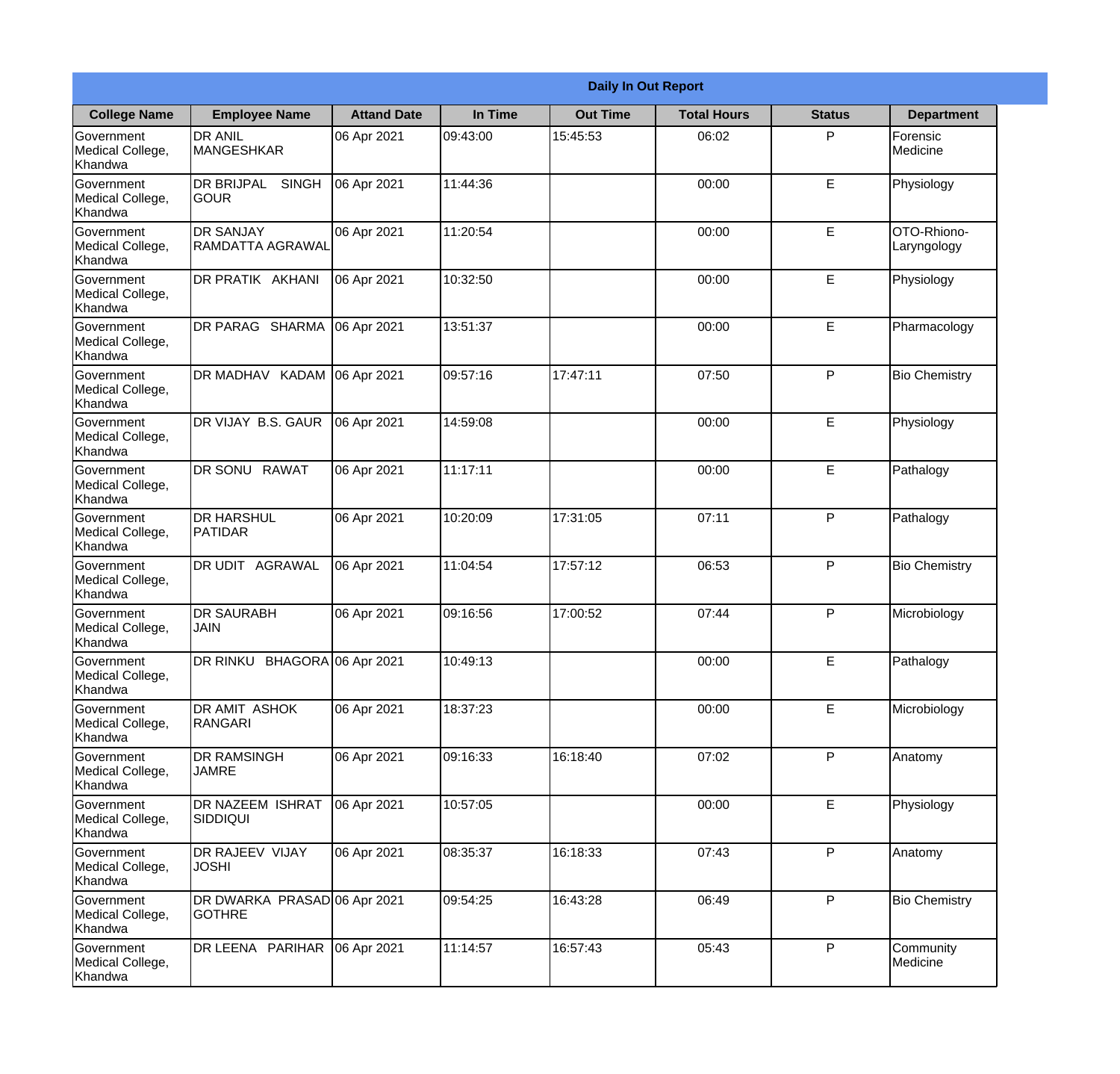| <b>Designation</b>                  | <b>Category</b>     |
|-------------------------------------|---------------------|
| Assistant Professor   Para Clinical |                     |
| Demonstrator/Tutor   Non Clinical   |                     |
| Professor                           | Clinical            |
| <b>Assistant Professor</b>          | Non Clinical        |
| Professor                           | Para Clinical       |
| Assistant Professor   Non Clinical  |                     |
| Associate Professor Non Clinical    |                     |
| Demonstrator/Tutor   Para Clinical  |                     |
| Assistant Professor   Para Clinical |                     |
| Associate Professor Non Clinical    |                     |
| Associate Professor Para Clinical   |                     |
| Assistant Professor   Para Clinical |                     |
| Professor                           | Para Clinical       |
| Demonstrator/Tutor   Non Clinical   |                     |
| Professor                           | <b>Non Clinical</b> |
| Assistant Professor                 | Non Clinical        |
| Demonstrator/Tutor   Non Clinical   |                     |
| Assistant Professor   Para Clinical |                     |

## **Daily In Out Report**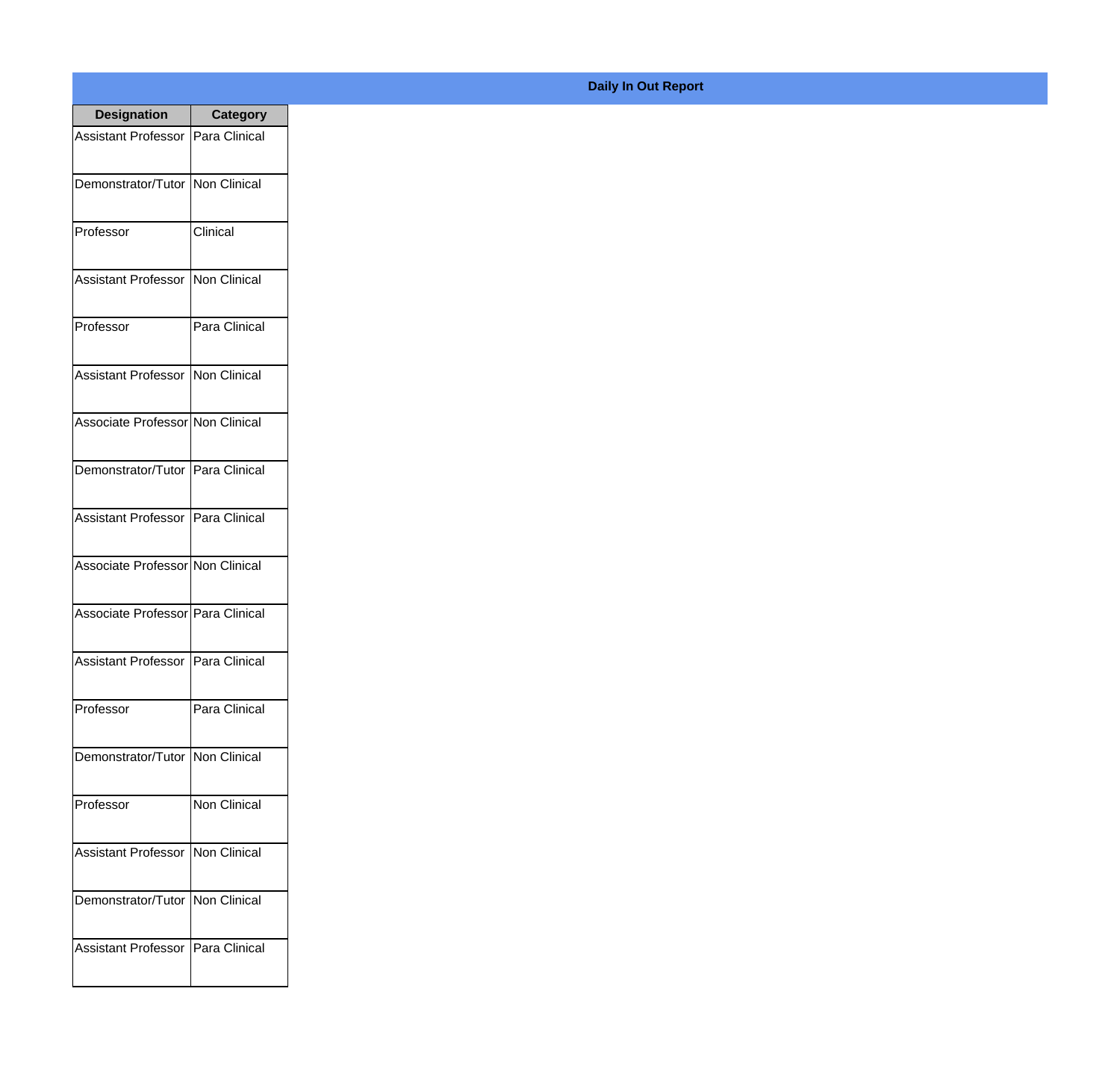|                                                  | <b>Daily In Out Report</b>                     |             |          |          |       |              |                         |  |  |
|--------------------------------------------------|------------------------------------------------|-------------|----------|----------|-------|--------------|-------------------------|--|--|
| Government<br>Medical College,<br>Khandwa        | DR SACHIN PARMAR 06 Apr 2021                   |             | 11:12:56 | 20:19:15 | 09:07 | $\mathsf{P}$ | Community<br>Medicine   |  |  |
| Government<br>Medical College,<br>Khandwa        | DR PRAMILA VERMA 06 Apr 2021                   |             | 10:47:08 | 12:09:27 | 01:22 | $\mathsf{P}$ | Paediatrics             |  |  |
| <b>Government</b><br>Medical College,<br>Khandwa | <b>DR MANOJ BALKE</b>                          | 06 Apr 2021 | 09:36:45 |          | 00:00 | E            | Ophthalmology           |  |  |
| Government<br>Medical College,<br>Khandwa        | <b>DR GARIMA</b><br><b>AGRAWAL VARSHNEY</b>    | 06 Apr 2021 | 10:30:18 |          | 00:00 | E            | Paediatrics             |  |  |
| Government<br>Medical College,<br>Khandwa        | DR SIDDHARTH<br><b>BANODE</b>                  | 06 Apr 2021 | 09:31:13 | 16:49:06 | 07:18 | $\mathsf{P}$ | Pharmacology            |  |  |
| Government<br>Medical College,<br><b>Khandwa</b> | DR PRIYA KAPOOR<br><b>KAPOOR</b>               | 06 Apr 2021 | 09:48:10 | 16:35:24 | 06:47 | $\mathsf{P}$ | Pathalogy               |  |  |
| Government<br>Medical College,<br>Khandwa        | <b>DR SAPNA</b><br><b>MAHESHRAM</b>            | 06 Apr 2021 | 10:48:17 |          | 00:00 | E            | Community<br>Medicine   |  |  |
| <b>Government</b><br>Medical College,<br>Khandwa | <b>DR SEEMA</b><br><b>SUDHAKARRAO</b><br>SUTAY | 06 Apr 2021 | 11:04:46 |          | 00:00 | E            | Forensic<br>Medicine    |  |  |
| Government<br>Medical College,<br>Khandwa        | DR RAKESH SINGH<br><b>HAZARI</b>               | 06 Apr 2021 | 17:30:49 |          | 00:00 | E            | Pathalogy               |  |  |
| Government<br>Medical College,<br>Khandwa        | <b>DR NISHA</b><br><b>KAITHWAS</b>             | 06 Apr 2021 | 10:45:14 | 15:59:11 | 05:14 | $\mathsf{P}$ | Psychiatry              |  |  |
| <b>Government</b><br>Medical College,<br>Khandwa | <b>DR NISHA</b><br><b>KAITHWAS</b>             | 06 Apr 2021 | 16:29:27 |          | 05:14 | $\mathsf{P}$ | Psychiatry              |  |  |
| Government<br>Medical College,<br>Khandwa        | DR ANANT<br><b>TUKARAM PAWAR</b>               | 06 Apr 2021 | 10:52:12 |          | 00:00 | E            | Community<br>Medicine   |  |  |
| Government<br>Medical College,<br>Khandwa        | DR SHAIKH M.KHALIQ 06 Apr 2021                 |             | 14:43:53 |          | 00:00 | E            | <b>Bio Chemistry</b>    |  |  |
| Government<br>Medical College,<br>Khandwa        | DR RAJU                                        | 06 Apr 2021 | 08:52:15 | 17:43:57 | 08:51 | P            | Forensic<br>Medicine    |  |  |
| Government<br>Medical College,<br>Khandwa        | <b>DR MAHENDRA</b><br>PANWAR                   | 06 Apr 2021 | 10:01:14 |          | 00:00 | E            | Orthopaedics            |  |  |
| Government<br>Medical College,<br>Khandwa        | DR SITARAM<br>SOLANKI                          | 06 Apr 2021 | 09:02:30 | 18:51:05 | 09:49 | P            | Forensic<br>Medicine    |  |  |
| Government<br>Medical College,<br>Khandwa        | DR RANJEET<br><b>BADOLE</b>                    | 06 Apr 2021 | 10:03:51 |          | 00:00 | E            | <b>General Medicine</b> |  |  |
| Government<br>Medical College,<br>Khandwa        | DR ASHOK<br><b>BHAUSAHEB NAJAN</b>             | 06 Apr 2021 | 10:01:21 | 17:57:04 | 07:56 | P            | Forensic<br>Medicine    |  |  |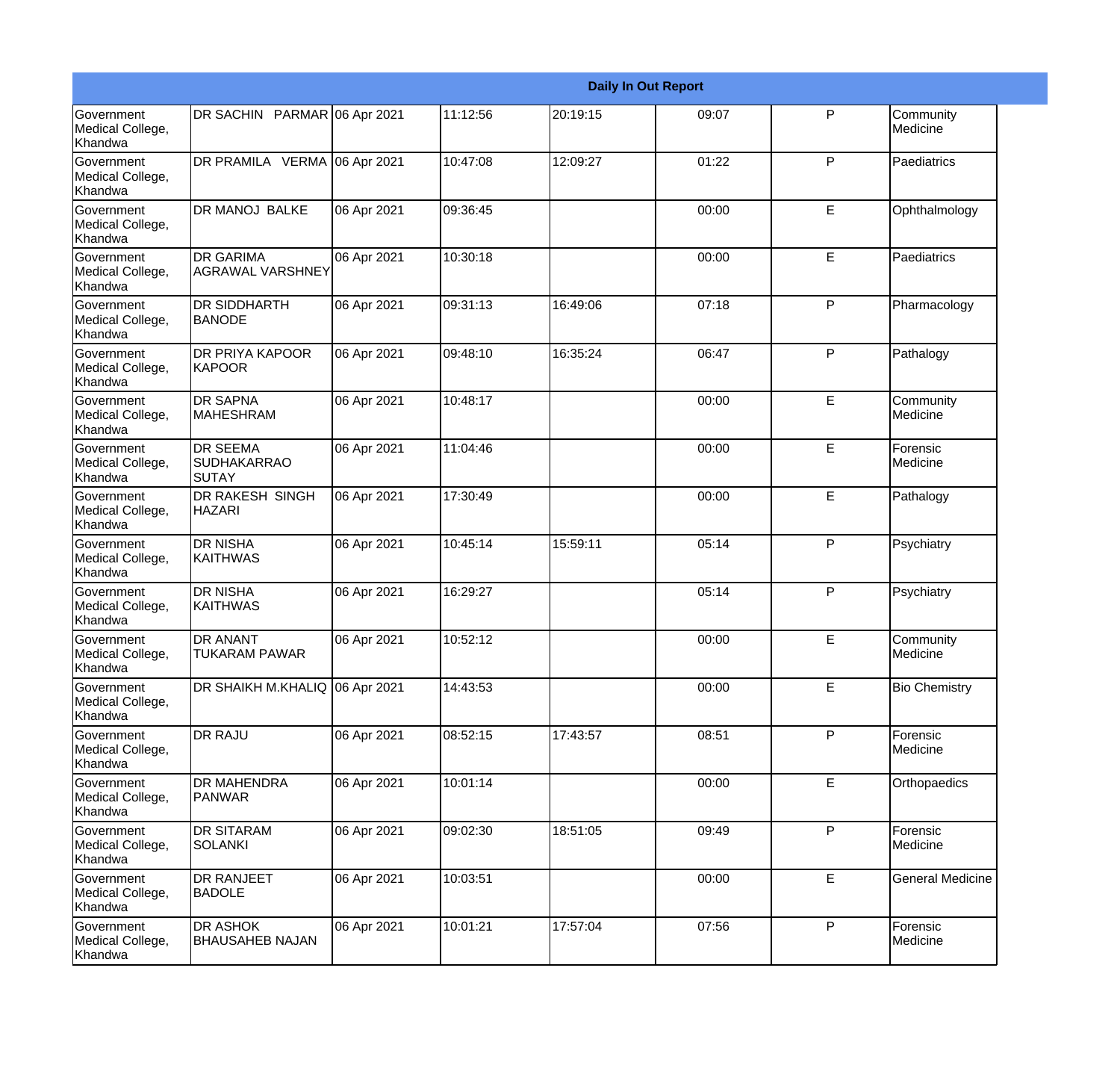| Assistant Professor   Para Clinical |               |
|-------------------------------------|---------------|
| Professor                           | Clinical      |
| Assistant Professor Clinical        |               |
| Associate Professor Clinical        |               |
|                                     |               |
| Associate Professor Para Clinical   |               |
| Demonstrator/Tutor Para Clinical    |               |
| Associate Professor Para Clinical   |               |
| Professor                           | Para Clinical |
| Professor                           | Para Clinical |
|                                     |               |
| Assistant Professor Clinical        |               |
| Assistant Professor Clinical        |               |
| Professor                           | Para Clinical |
| Professor                           | Non Clinical  |
| Demonstrator/Tutor Para Clinical    |               |
| Assistant Professor Clinical        |               |
|                                     |               |
| Demonstrator/Tutor Para Clinical    |               |
| Assistant Professor Clinical        |               |
| Associate Professor Para Clinical   |               |